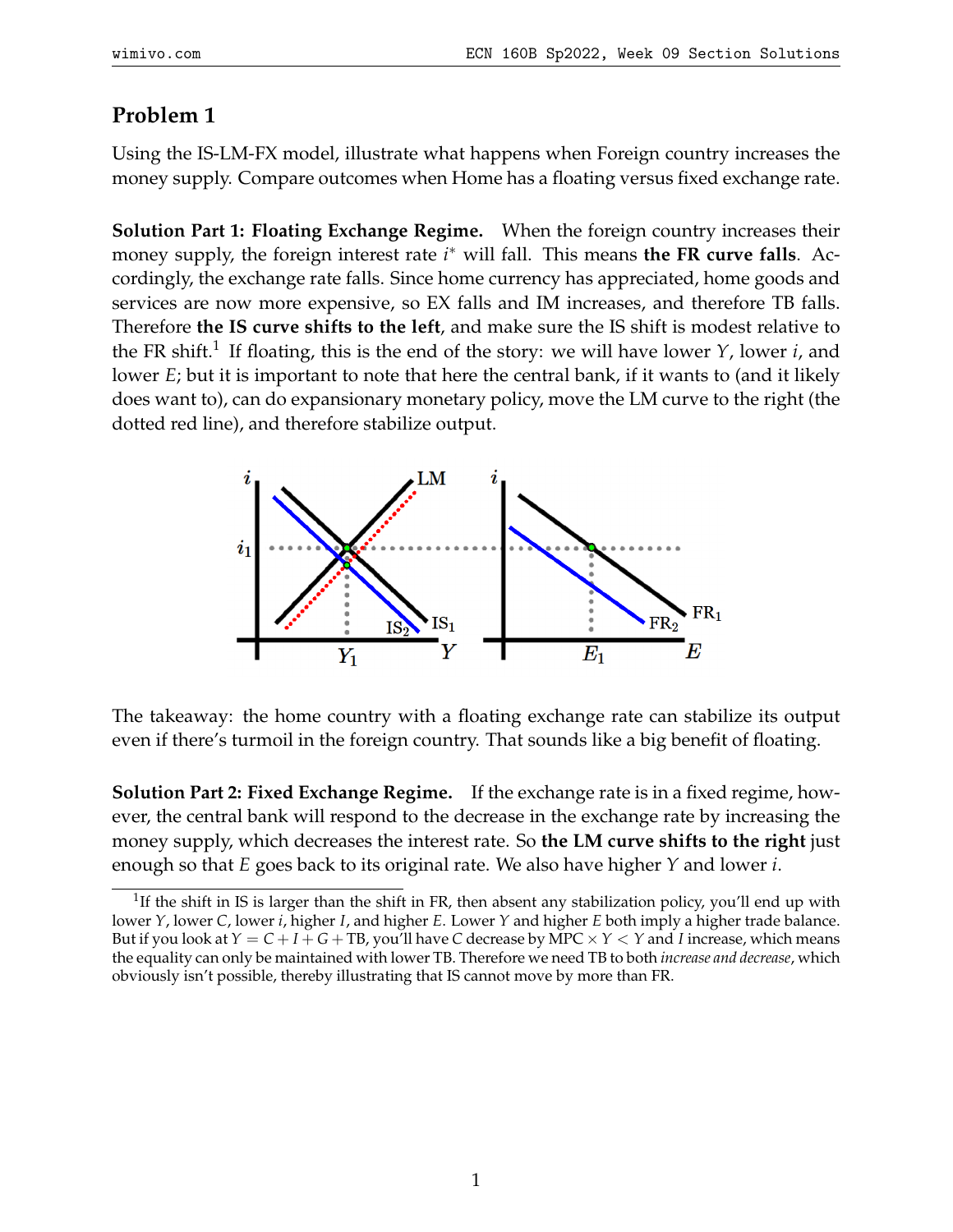

Notice that in this case, there is nothing the central bank can do to stabilize output: the fixed exchange rate requires the large movement in LM and therefore requires output to deviate from *Y*1. This is an important lesson: shocks that affect only the foreign country (an asymmetric shock) can affect home country's output, and a fixed exchange rate means home can't always pursue stabilization policy. (It loses its monetary autonomy? Oh hey, it's the trilemma again.) This is a downside to having a fixed exchange rate: another country's unique (i.e. asymmetric) economic fluctuations can affect your own economy, and there's nothing you can do about it short of switching to a floating regime.

This same logic applies when currencies, and therefore exchange rates, are all pegged to the value of gold. In a gold standard, the money supply is essentially determined by the quantity of gold in circulation. France began hoarding gold between 1927 and 1932, taking it out of circulation; the reduction in the quantity of gold reduced the world's money supply, leading to widespread deflation and perhaps the Great Depression.<sup>[2](#page-1-0)</sup> In 1933, US President Roosevelt took the US off of the gold standard, thereby re-establishing monetary autonomy, which is widely believed to have been the key policy in ending the Great Depression in the US.<sup>[3](#page-1-1)</sup>

## **Problem 2**

Home's currency is the peso and trades at 1 peso per dollar. Home has external assets of \$320 billion, all of which are denominated in dollars. It has external liabilities of \$800 billion, 90% of which are denominated in dollars.

**(a)** What is home's external wealth? Is home a net creditor or a net debtor?

**Solution.** For laziness, let *d* denote dollar currency units and *p* peso currency units.

Let *L<sup>d</sup>* denote external liabilities denominated in dollars and *L<sup>p</sup>* external liabilities denominated in pesos. We're told home country has \$800 billion in total external liabilities,  $L_d = 800(0.90) = $720$  billion of which are denominated in dollars, and the remaining  $L_p = $80$  billion in pesos.

Let  $A_d$  denote external liabilities denominated in dollars and  $A_p$  external liabilities denominated in pesos, so that  $A = A_d + A_p$ . We're told home country has \$320

<span id="page-1-0"></span><sup>&</sup>lt;sup>2</sup><https://voxeu.org/article/did-france-cause-great-depression>

<span id="page-1-1"></span><sup>3</sup><https://www.npr.org/sections/money/2011/04/27/135604828/why-we-left-the-gold-standard>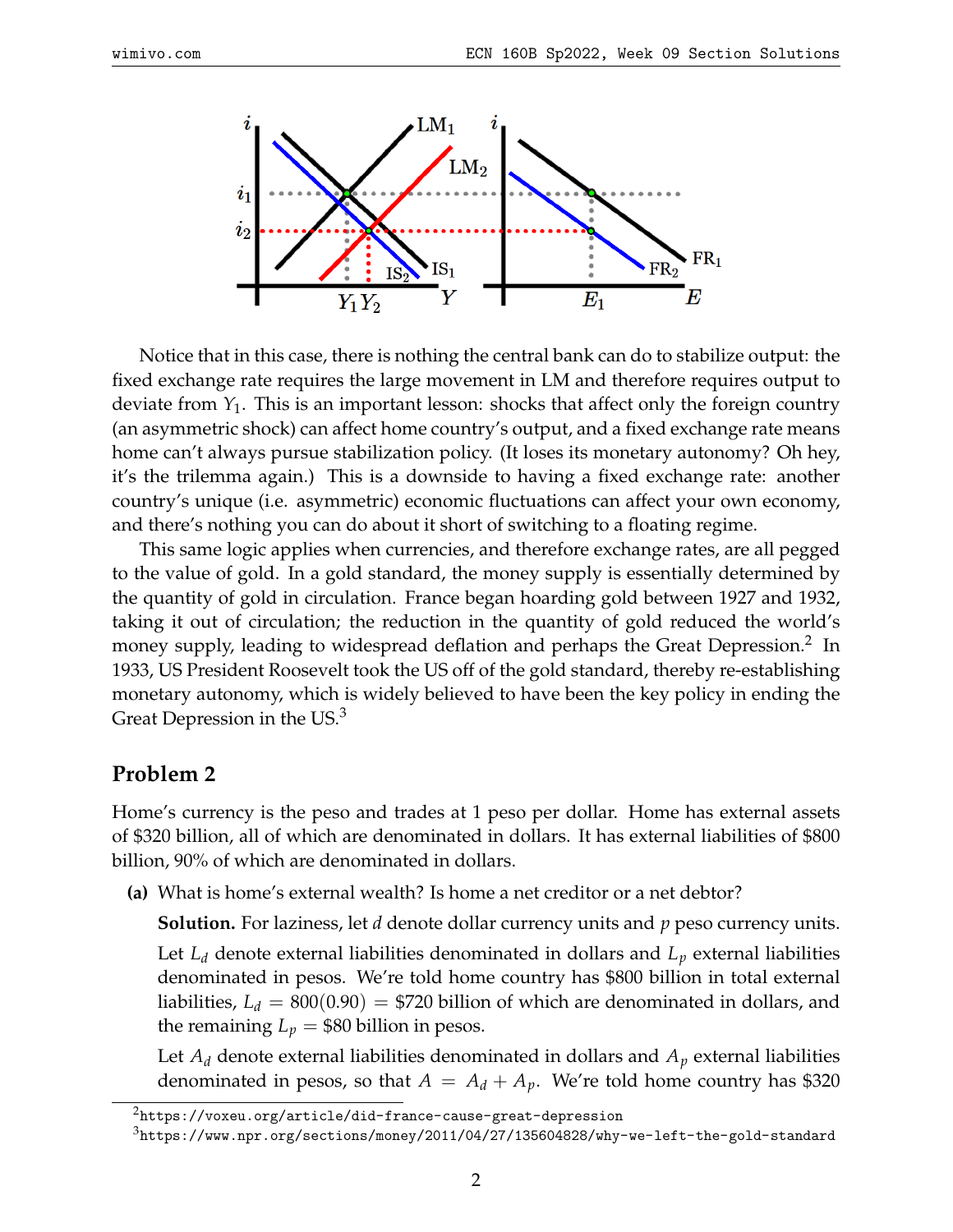billion in total external assets, and all of them are denominated in dollars, so  $A_d =$ \$320 billion and  $A_p = 0$ .

Because all external assets are denominated in dollars, all external asset value in terms of pesos depends on the exchange rate. We can therefore express the value of external assets in terms of pesos as

value of *A* in terms of 
$$
p \text{esos} = A_p + A_d E_{p/d}
$$
  
=  $0 + 320 d \left( \frac{1 p}{1 d} \right) = 320 p$ ,

Here you can see that as the exchange rate changes, the value of dollar-denominated assets in terms of pesos changes. Higher exchange rate/depreciated peso? The value of external assets goes up (because depreciated peso means appreciated dollar and the assets are all in terms of dollars).

Using the same idea as before, we can write liabilities as

value of *L* in terms of 
$$
p \text{esos} = L_p + L_d E_{p/d}
$$
  
= 80  $p + 720 d \left(\frac{1 p}{1 d}\right)$   
= 800 *p*.

Here you can see that the peso-denominated liabilities do not depend on the exchange rate because, well, they're already denominated in terms of pesos. But you can see that the as the exchange rate changes, the value of the dollar-denominated liabilities in terms of pesos changes. Higher exchange rate/depreciated peso? The value of external liabilities goes up.

We can now conclude that initially Home's external wealth in terms of pesos is

$$
W = 320 p - 800 p = -480 p.
$$

The minus sign indicates that home country is a net debtor.

**(b)** If the peso depreciates to 1.2 pesos per dollar, what is the change in Home's external wealth in pesos?

**Solution.** Now the exchange rate changes. The value of external assets becomes

$$
A_d E_{p/d} = 320 d \left(\frac{1.2 p}{1 d}\right) = 384 p,
$$

so an increase in the value of their assets. The value of external liabilities becomes

$$
L_p + L_d E_{p/d} = 80 \ p + 720 \ d \left(\frac{1.2 \ p}{1 \ d}\right) = 944 \ p,
$$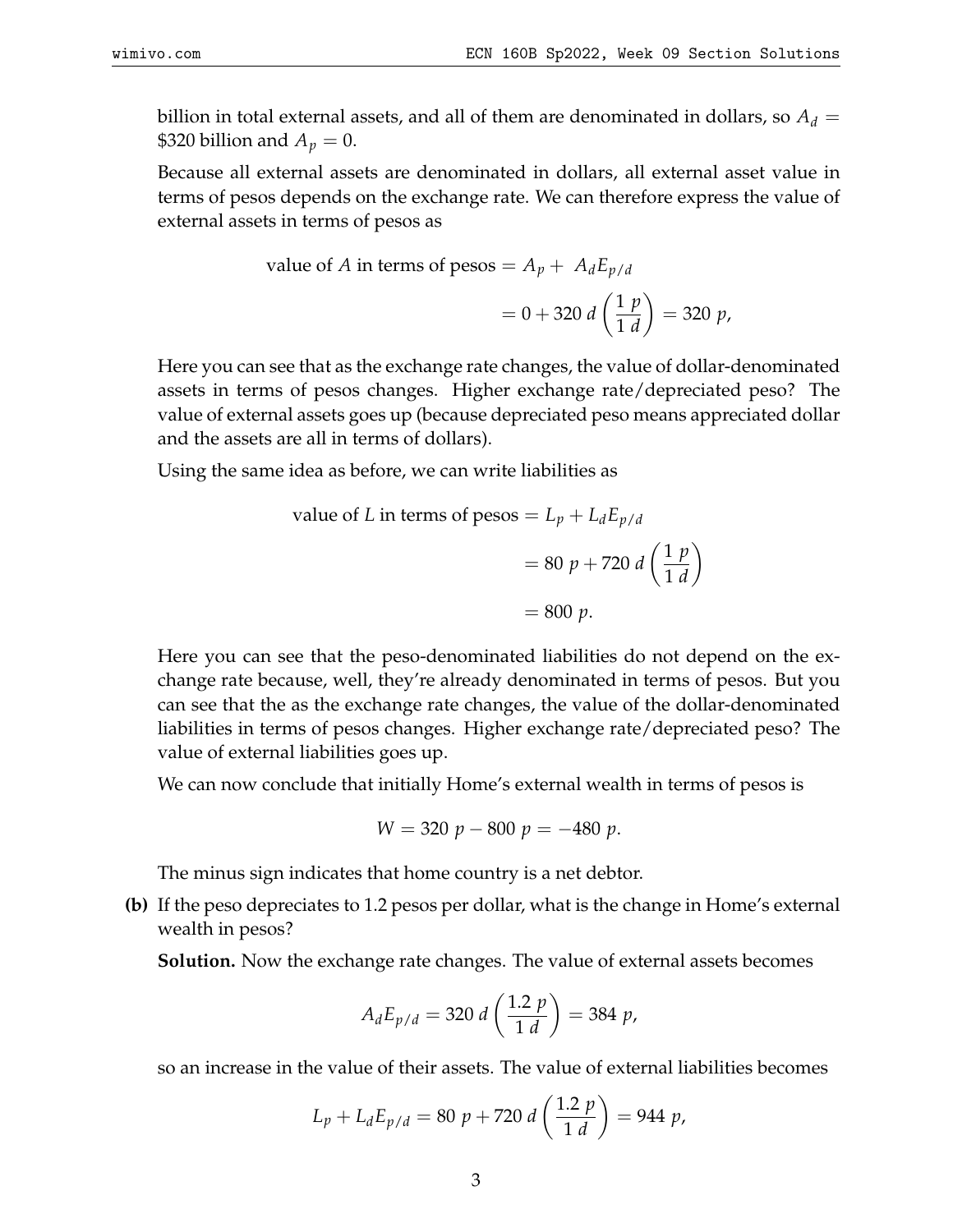so an increase in the value of their liabilities as well. We conclude that home's external wealth in terms of pesos is now

$$
W = 384 \ p - 944 \ p = -560 \ p,
$$

which means they're now in even more debt just because the exchange rate changed. Specifically, the change in home's external wealth is

$$
\Delta W = -560 \ p - (-480 \ p) = -80 \ p.
$$

There's a formula in the book that simplifies this process, given by

$$
\Delta W = \Delta E_{p/d} \times (A_d - L_d)
$$
  
= 
$$
\frac{0.2 p}{1 d} \times (320 d - 720 d)
$$
  
= -80 p.

You can see why this country might prefer a fixed exchange rate: their debt would be a lot more predictable, and a sudden depreciation – which would lead to an increased debt burden – is prevented. (This has happened a lot to developing countries, whose external wealth is often denominated in another, more stable currency.)

## **Problem 3 (Sample Final Question 4)**

Use the symmetry-integration diagram to explore the evolution of international monetary regimes from 1870 to 1939, during the rise and fall of the gold standard.

**(a)** From 1870 to 1913, world trade flows doubled in size relative to GDP, from about 10% to 20%. Many economic historians think this was driven by exogenous declines in transaction costs, some of which were caused by changes in transport technology. Depict this shift for a pair of countries that started off just below the FIX line in 1870.

**Solution.** To quote the textbook and summarize:

- As integration rises, the efficiency benefits of a fixed exchange rate increase.
- As symmetric rises, the stability costs of a fixed exchange rate decrease.

As demonstrated in the previous problem, asymmetric shocks are problematic for fixed exchange rate regimes. When a shock hits only the foreign country and affects the exchange rate, home country has no choice but to respond to maintain the fixed exchange rate, even though home country was not hit by the shock. That can cause output fluctuations as the LM curve shifts in a way that it would not have shifted under a floating regime. If a shock is symmetric, however, then it affects the foreign country and the home country in the same way, so they'll react in the same way, and the exchange rate will therefore not move much.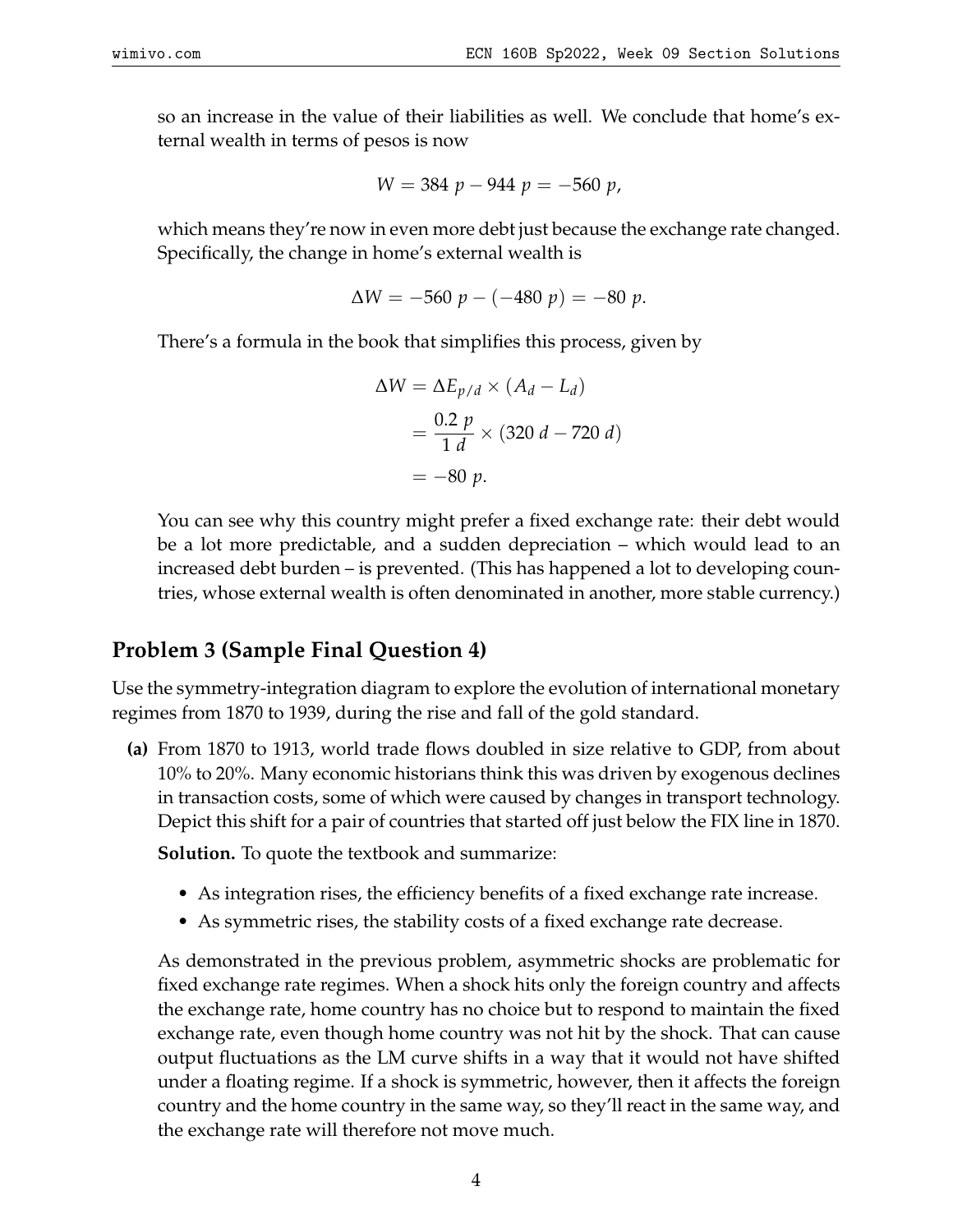The level of integration is the other crucial dimension along which a fixed exchange rate is judged a good idea or not. If countries trade a lot, then a fixed exchange rate might facilitate that trade and increase efficiency because all of the calculations become more consistent, and furthermore there is less fear of exchange rate risk (like in the previous question); this was a large motivation for the Euro. If countries don't trade a lot, then the exchange rate between them is of little practical importance so there's not much motivation to fix it.

Anyway, declines in transaction costs (e.g. lower shipping costs) facilitates trade. All else equal, there will be more trade and therefore more integration among markets. So move the point to the right across the FIX line: now that the two countries are more integrated, a fixed exchange rate has bigger benefits (trade is easier and less risky when the relative values of currencies are reliable and predictable).

**(b)** From 1913 to 1939, world trade flows collapsed, falling in half relative to GDP. Many economic historians think this was driven by exogenous increases in transaction costs from rising transport costs and increases in tariffs and quotas. Depict this shift for a pair of countries that started off above the FIX line in 1913.

**Solution.** Alright, now the opposite occurs; just go back to the original point.

**(c)** Explain why an increase in country-specific shocks might have undermined commitment to the gold standard.

**Solution.** An increase in country-specific shocks mean less symmetry, which makes the loss of monetary autonomy more problematic, as shown earlier. So move the point downwards, past the FIX line and into float territory.

**(d)** Explain why an increase in democracy might have undermined commitment to the gold standard.

**Solution.** The loss of monetary autonomy that comes from a fixed exchange rate can mean sustained or exacerbated recessions. In a democracy, people might get fed up with a recession and therefore vote to break the peg, even if there is a lot of market integration and symmetry. In other words, the FIX line will shift to the right/up, making the floating area larger.

**(e)** Explain why growth of world output relative to the supply of gold might have undermined commitment to the gold standard.

**Solution.** The rationale behind a gold standard is that the growth rate of the gold supply is naturally kept at a low and stable level (in a long-run sense, anyway) as determined by the ability to mine new gold. Recall that  $\pi = \mu - g$ . An increase in world output relative to the supply of gold means *g* gets bigger while *µ* stays the same; in the Great Depression, this manifested as negative *π*, that is, deflation, which most economies try to avoid like the plague. So when fixing to the gold standard implied deflationary pressure, it didn't matter how symmetric or integrated markets were: the FIX line moved way right and floating was the way to go.